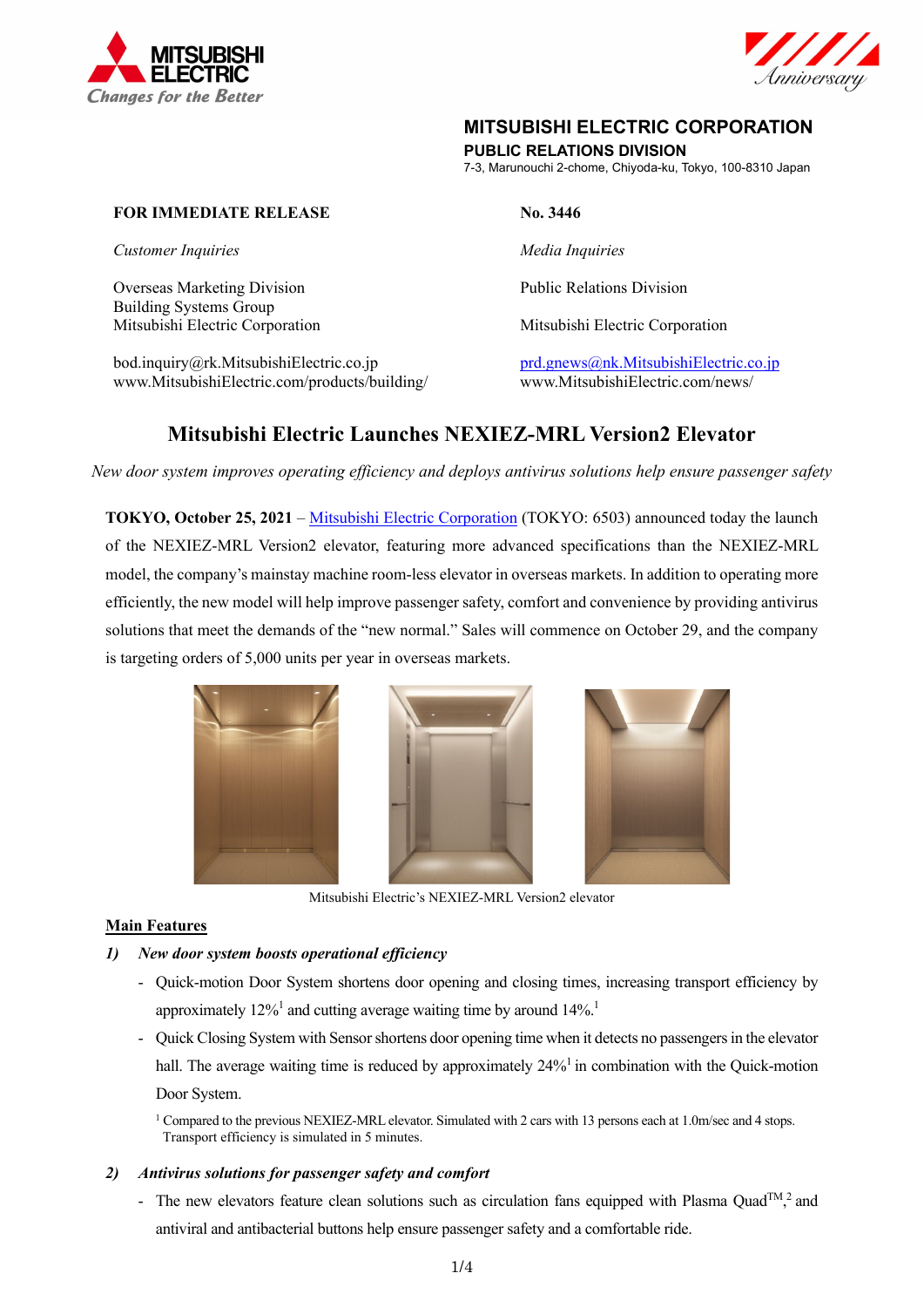- Passengers can call an elevator remotely and select their destination floor using their smartphone, providing reassuring "no-touch" transportation.

<sup>2</sup> Mitsubishi Electric original technology. An electric field/discharge suppresses contaminants in the air, such as viruses, bacteria and pollen.

#### *3) Allows use by mobile robots and features four new designs, enhancing property value*

- The new models are designed to allow use of the elevators by robots for operations such as building security, cleaning and transportation, and can be integrated into the building management systems of various manufacturers, $3$  contributing to labor saving and building operation efficiency.
- Four new styles of car design based on the results of global market research "LUXURY", "NATURAL", "COMFORT", and "MODERN" – create a comfortable environment for passengers.
- Design variations include operating panels and hall buttons based around the color black, and luxury textured faceplates.

<sup>3</sup> Limited to models that comply with our company standards.

### **Sales Details**

| Product Name | Usage     | Capacity | Speed              | Price    | Manufacturing<br>Location | Launch      | Targeted<br>Annual<br>Sales |
|--------------|-----------|----------|--------------------|----------|---------------------------|-------------|-----------------------------|
| NEXIEZ-MRL   | Passenger | $450$ to | .0m/s $\sim$       | By quote | Thailand                  | October 29. | 5,000                       |
| Version2     |           | .000kg   | .75 <sub>m/s</sub> |          |                           | 2021        | units                       |

# **Background**

Elevators play an important role in vertical transportation, and Mitsubishi Electric has developed models that improve passenger safety, comfort, and operational efficiency. With elevator safety requirements increasing year by year, it is necessary to create new value by integrating their operation with building facilities and through the use of antivirus solutions.

The company has expanded the specifications of its mainstay machine room-less elevator model, the NEXIEZ-MRL, with the new Version2. In addition to functionality that allows the deployment of robots and integration with building facility management, its improved operational efficiency and range of anti-virus solutions will improve passenger safety, security and comfort, while helping to increase the value of the buildings they are installed in.

# **Detailed Features**

# *1) New door system boosts operational efficiency*

(1) Quick-motion Door System (Standard)

An optimized door design shortens opening and closing times, resulting in smoother transport and improved operational efficiency.

(2) Quick Closing System with Sensor (Optional)

When the sensor installed above the car doors detects no passengers in the elevator hall, the doors close after a shorter amount of time than usual. Image of Quick Closing



System with Sensor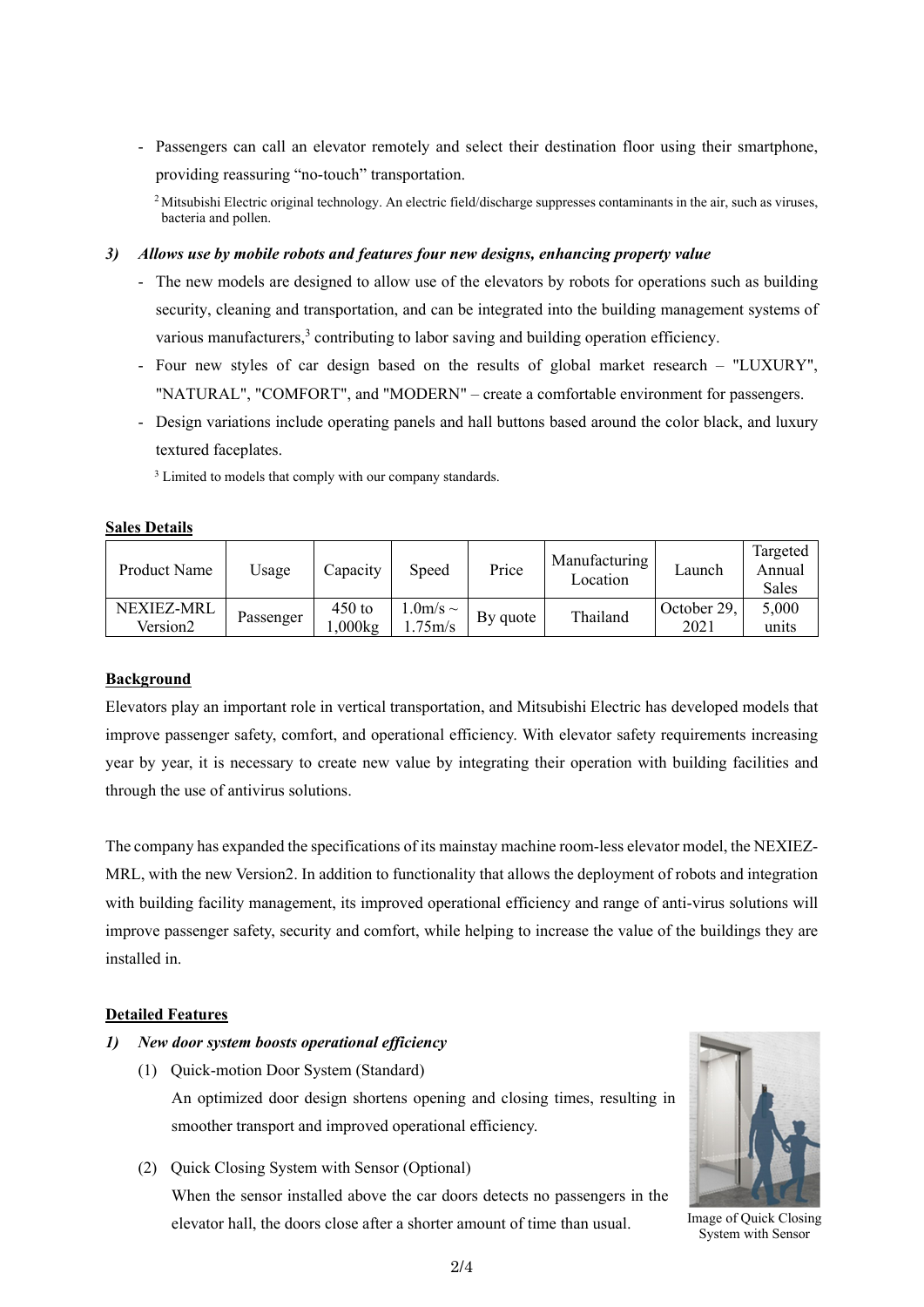### *2) Antivirus solutions for passenger safety and comfort*

(1) Circulation Fan with Plasma Quad<sup>TM</sup> (Optional)

By creating a discharge area in an electric field, the device captures airborne contaminants in the car, such as viruses, bacteria and pollen.<sup>4</sup> Microparticles (PM 2.5) and odors are also filtered out,<sup>5</sup> keeping the air in the car fresh at all times.<sup>6</sup>

- <sup>4</sup> Virus reduction: Tested with one type of virus in a  $25m<sup>3</sup>$  space. Circulation fan with Plasma Quad<sup>TM</sup> reduced virus count by 99% in 408 minutes.
- Bacteria reduction: Tested with one type of bacteria in a 25m<sup>3</sup> space. Circulation fan with Plasma Quad<sup>TM</sup> reduced bacteria levels by 99% in 388 minutes.
- Pollen reduction: Tested with one type of pollen in a 25m<sup>3</sup> space. Circulation fan with Plasma Quad™ reduced pollen concentration by 88%.
- <sup>5</sup> PM2.5 removal: Tested with PM2.5 in a 27.5m<sup>3</sup> space. Circulation Fan with Plasma Quad<sup>TM</sup> (air flow: 40m<sup>3</sup>/h) removed 99% of particles in 370 minutes.
- <sup>6</sup> Deodorization: Tested with acetaldehyde in a 4.4 m<sup>3</sup> space. Circulation fan with Plasma Quad<sup>TM</sup> reduced odor levels by 99% in 44 minutes.



Image of Plasma QuadTM

(2) Antiviral and antibacterial surfaces (Optional)

Antiviral and antibacterial coating or film may be applied to car and hall buttons frequently touched

by passengers, thus inhibiting the growth of viruses and bacteria.<sup>7</sup>

 $^7$  Antiviral film: Tested with 4cm x 4cm specimen in test vessel; it neutralized 99.9% of viruses and inhibited bacterial growth by 99.9% in 24 hours.

Antiviral coating: Tested with 5cm x 5cm specimen in test vessel; it neutralized 99.9% of viruses and inhibited bacterial growth by 99.9% in 24 hours.

Availability of antiviral and antibacterial options dependent on individual country regulations.

#### (3) Elevator Call System with Smartphone (Optional)

Using the ELCS-SP<sup>8</sup> board, users can call an elevator remotely by accessing a dedicated website via their smartphones. By eliminating the need for them to touch buttons in the elevator lobby or car, the system meets the need for reduced contact between people and helps improve user convenience and comfort.

<sup>8</sup> An interface board which can be connected to a web server and access control system via a smartphone by serial communication.

#### *3) Allows use by mobile robots and features four new designs, enhancing property value*

(1) Coordination with mobile robots (Optional)

Integration of the elevator operation with the deployment of mobile robots via the ELSGW board<sup>9</sup> allows a mobile robot to automatically call an elevator, board the car and move between floors. This level of sophisticated coordination between elevators and mobile robots allows social distancing to be maintained and helps reduce the need for manpower in buildings.

<sup>9</sup> An interface board that can be connected to security gates and access the control systems of card readers by serial communication.